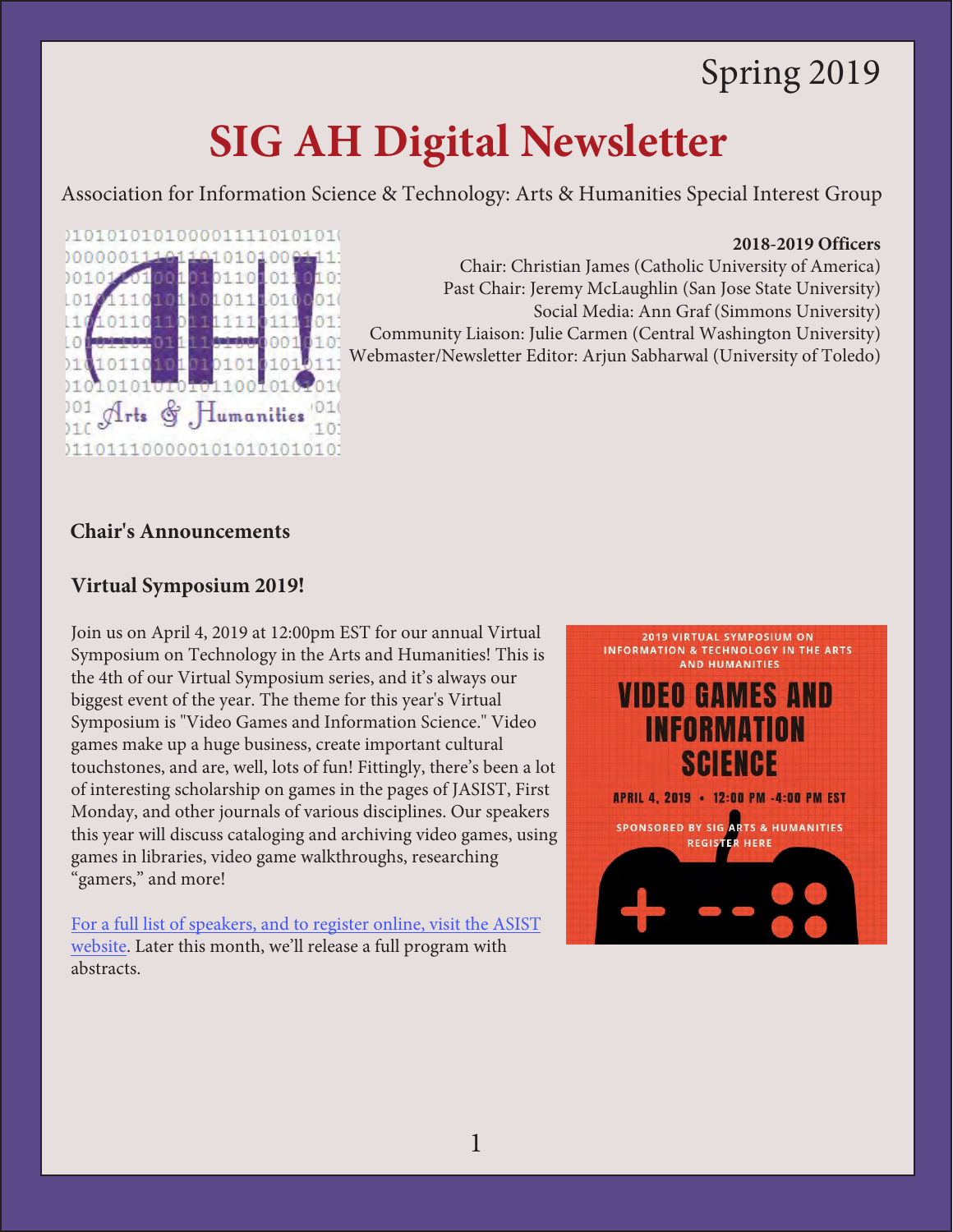#### *continued from page 1*

#### **Student Paper Contest**

SIG AH is seeking previously unpublished research for a Master's or PhD Student Research Award including a free ASIS&T membership and cash prize of up to \$500!

This year's theme, "Games and Information Science," is open to students in library and formation science as well as related and affiliated disciplines. Suggested topics include, but are not limited to: archiving games; classifying, cataloging, and/or describing games; teaching with games; gamification; games and digital collections; game communities; etc.

For full details, visit the [SIG AH website.](http://www.asis.org/SIG/SIGAH/)

#### **2018 Symposium Now Available on YouTube**

Our 2018 Virtual Symposium, "Users of Arts & Humanities Digital Collections," was a smash hit. If you weren't able to join us, or if you want to revisit some of the amazing research and projects that our guests [discussed, you can catch it on YouTube here:](https://www.youtube.com/playlist?list=PL2v-vQy9W5Dd99iTZaEeqWM0OLQ-3r6Sn)  https://www.youtube.com/playlist?list=PL2v-vQy9W5Dd99iTZaEeqWM0OLQ-3r6Sn

## **Exploring Digital Images, New Art, Public Domain and Fair Use**

#### *by Julie Carmen*

From taking the Massive Online Open-Access Course (MOOC): [Deciphering Secrets: The Illuminated](https://www.coursera.org/learn/medieval-europe)  [Manuscripts of Medieval Europe](https://www.coursera.org/learn/medieval-europe) I learned much about the importance of citing a digital image. I was assigned a project in which I created a [Pinterest](https://www.pinterest.com/jdcarmen/medieval-illuminated-manuscripts/) Board by searching online special collections, adding images on the board, referred to as 'pinning', then citing the location of the institution housing the resource, including descriptions found about the manuscript. I appreciated finding some images that were already correctly cited, but they were few compared to what is being shared in social media. For an example please see the [Medieval Illuminated Manuscripts](https://www.pinterest.com/jdcarmen/medieval-illuminated-manuscripts/) board I created on Pinterest.

I use specific images from one medieval manuscript to create fiber art patches using the ancient embroidery technique of laid work. As I want to make sure my art work is protected through Copyright Law, I have researched Public Domain and Fair Use resources and am becoming more aware that Public Domain rules are not the same in every country. I use 13th century images from the famous Portugal manuscript, Las Cantigas de Santa Maria and print the digital images from <http://www.pbm.com/~lindahl/cantigas/>and then I embroider over them, which means that my work would fall under the Fair Use Law, more specifically, the ["Fifth Factor – Transformative Use" Fair Use Law.](https://www.copyright.gov/fair-use/more-info.html) Although most of the images I use for my artwork are already shared on a website and are considered in the Public Domain, I have also reached out to the library in Spain to ask for their permission to use t[heir images for education](http://www.publicdomainsherpa.com/copyright-public-domain.html)al and artistic expression. One great resource I have found about copyright is the Public Domain Sherpa.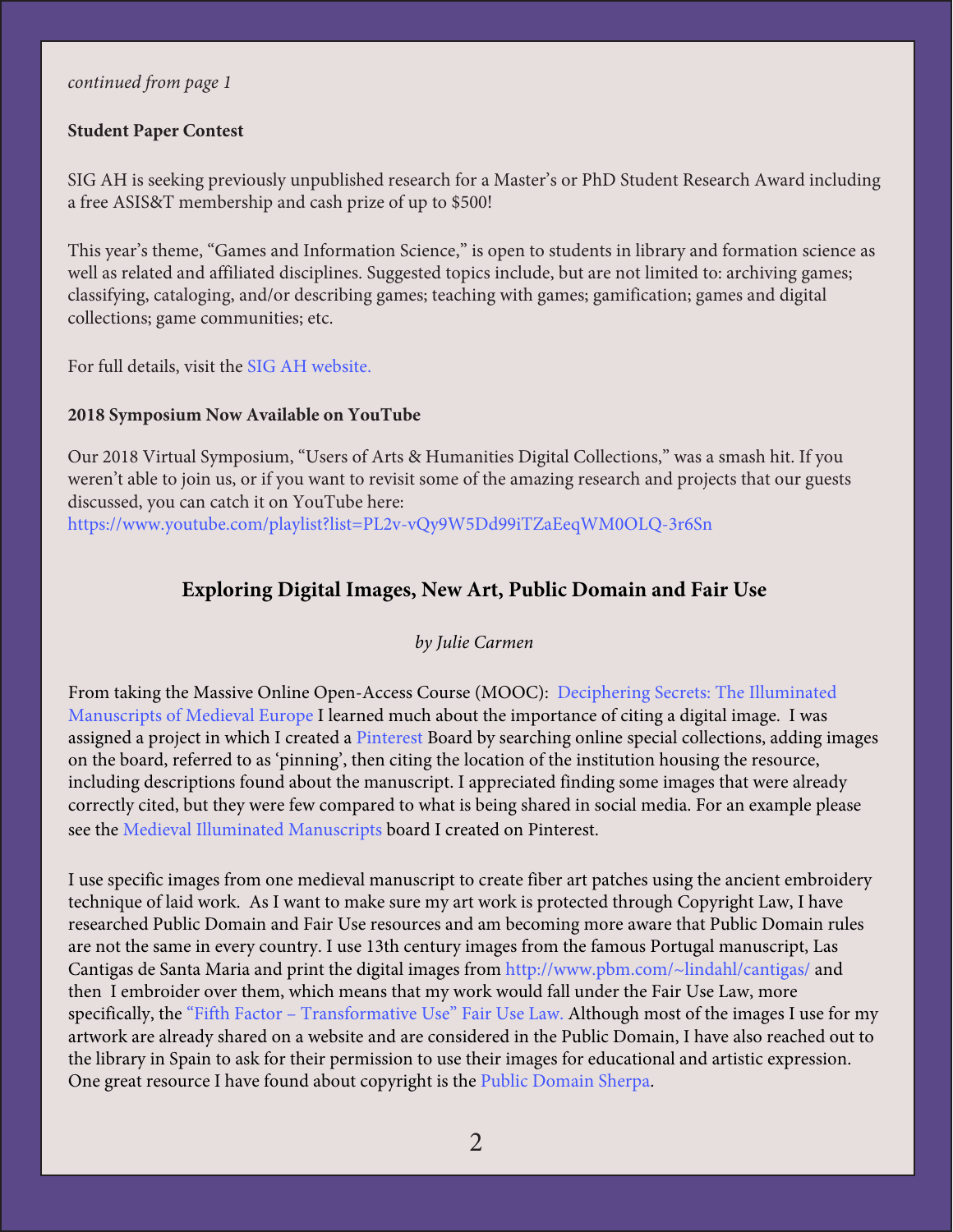#### *continued from page 2*



Cantiga 280 from *Las Cantigas de Santa Maria* (source: "The Cantigas de Santa Maria" *SCA Music Homepage* by Greg Lindahl)

There are many aspects within the Transformative Use rule and should be looked at carefully when using digital images to create new art work. For my projects, I have taken an image that has been digitized from a manuscript, book, or sample calendar. The original art was in paper form and then digitized. From these digitized images, I have printed the scanned images onto Iron-on-Transfer paper, and then ironed them onto the fabric to create a pattern. The image on fiber is now the reverse of the original image. I then embroider over the image, using many different color combinations than the original image, and making the image into a fiber medium. Lastly, the images are intended for educational purposes, not for commercial use. All of these variances of the original strengthen the Fifth Factor – Transformative Use/Fair Use rule, which should protect my artwork.

I also think of this fiber art approach as making another copy of a drawing. My approach is taking images otherwise stuck in the pages of a manuscript, or in a computer screen, and creating them in fiber. These fiber copies are now available to be framed, hung on a wall, or sewn on a movable screen, in order that many can see the images and be more aware of them. If the images from a manuscript would never be shared via Internet or artistic means, then the majority of the human

race would most likely never be aware of these medieval artistic drawings. As the old archivist saying goes; "Lots of copies keep stuff safe". This is the concept that making many copies of an item will keep it available to learn from for a longer period of time. As we think about how historical works; art, documents, buildings, everything, will eventually succumb to decay. What the archivists' are teaching us is to make several copies of an item, and I think that does include various artistic mediums.

I often think of the history we have already lost to fire, flood, war, pests, mold, etc. Although some may think that with digital technology we can keep our historical records safe for millennia, digital archivists and scholars are teaching us about the digital preservation needs and expenses that come with digitization.

This is where new artwork can lend a hand; several different mediums built on old, historical drawings. For example, I have enjoyed seeing Celtic Knotwork interwoven into ceramic mugs and plates, Greek vase drawings repainted onto china, and tapestries woven from old to new drawings. Period, historical films are also copies of our history, and photography will not be left behind as it becomes silk-screened onto banners or onto shirts. Lots of copies keep stuff safe, at least for a while. Each generation will continue to create new artwork, with some of that artwork based on very old history, ever reminding the human race of our journey.